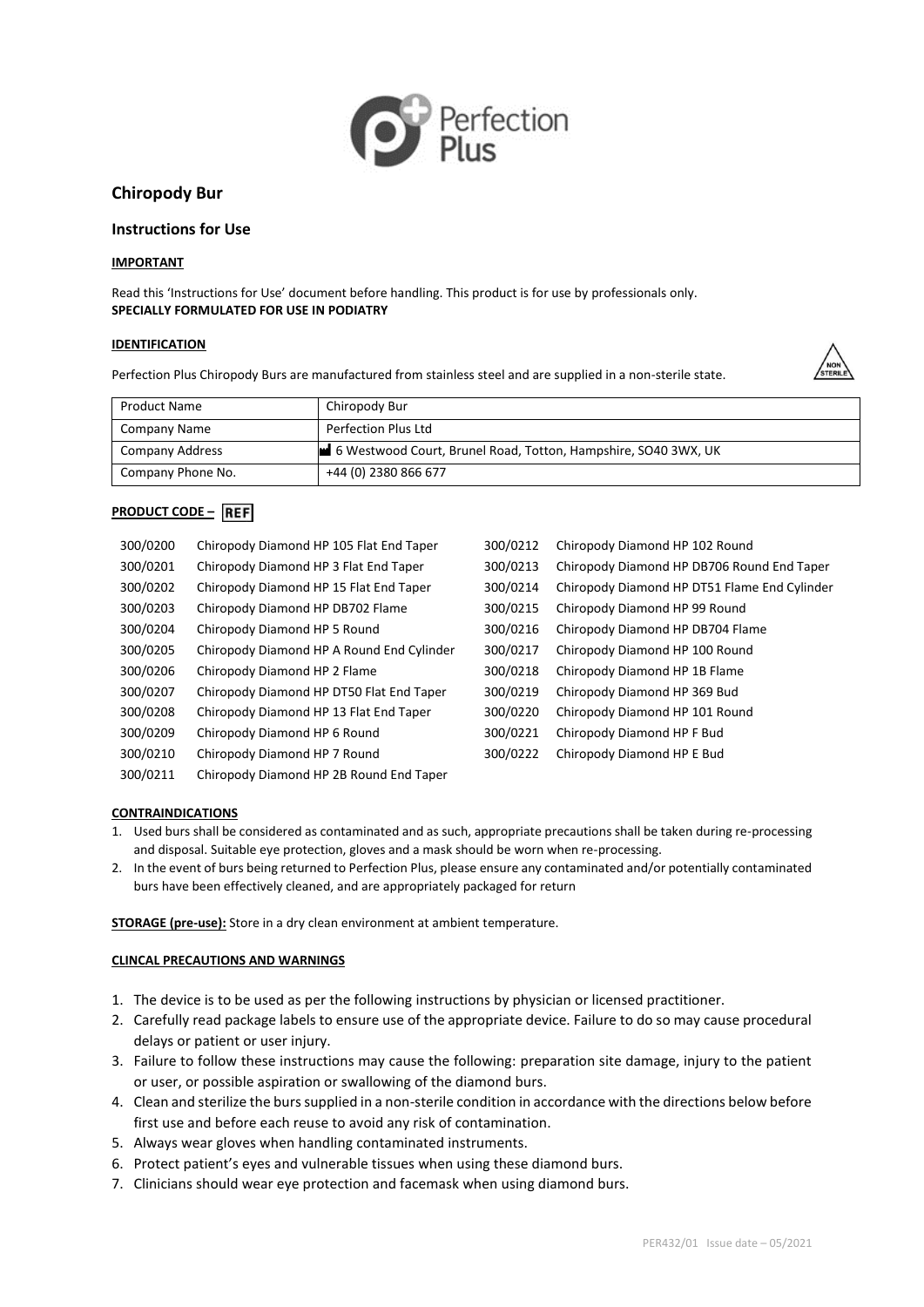- 8. Surgical masks shall be worn to avoid inhalation of aerosol and/or dust generated during the procedure.
- 9. Ensure the bur is fully seated and gripped in the handpiece collet to. Failure to follow these instructions may cause preparation site damage, injury to the patient or user, or possible aspiration or swallowing of the burs.
- 10. Prior to use inspect the bur for broken and/or damaged flutes, discard any potentially defective burs. Do not use worn- out or dull devices.
- 11. Maintain handpieces in good working condition to ensure maximum effectiveness of the device. Failure to properly maintain handpieces may lead to procedural delays or injury of the patient or user, aspiration or swallowing of the device or damage to the preparation site due to vibration of a worn chuck or turbine.
- 12. Discard any damaged diamond burs immediately.
- 13. Do not use rusted burs.
- 14. Read carefully the labels on the bur package.
- 15. Before use, run the handpiece to check for any abnormalities including overheating.
- 16. Do not apply excessive pressure on the bur as this could cause undesirable heat and/or may cause the bur to fail.
- 17. Move the bur continuously when in use to avoid localized heating and/or damage to the bur. Undesirable heat generation can cause patient discomfort, tooth or tissue necrosis, or patient burns.
- 18. Avoid removing the bur at too sharp angle to avoid leverage and breakage which could cause patient or user injury.
- 19.Never force a bur into a handpiece as this could cause damage to the handpiece collet which could result in procedural delays.
- 20.Never exceed the maximum speeds as shown in the table as this may generate undesirable heat.
- 21. When using short burs (up to 20 mm in length) make certain the head/diamonds do not come in to contact with the chucking mechanism

The bur pattern selected will be chosen to cut a specific material in a specific application. The following table gives guidance and provides recommended RPM:

| Instrument Head Diameter 1/10 | <b>Maximum Permissible Speed (RPM)</b> | <b>Recommended Operational Speed (RPM)</b> |  |
|-------------------------------|----------------------------------------|--------------------------------------------|--|
| mm                            |                                        |                                            |  |
|                               |                                        |                                            |  |
| 007-010                       | 450,000                                | 100,000-220,000                            |  |
| 011-014                       | 450,000                                | 70,000-220,000                             |  |
| 015-018                       | 450,000                                | 55.000-160.000                             |  |
| 019-023                       | 300,000                                | 40,000-120,000                             |  |
| 024-027                       | 160,000                                | 35,000-110,000                             |  |
| 028-031                       | 140,000                                | 30,000-95,000                              |  |
| 032-040                       | 120,000                                | 25,000-75,000                              |  |
| 041-054                       | 95,000                                 | 15,000-60,000                              |  |
| 055-070                       | 60,000                                 | 12,000-40,000                              |  |
| 080-100                       | 45,000                                 | 10,000-20,000                              |  |

#### **REPROCESSING INSTRUCTIONS FOR DIAMOND CHIROPODY BURS**

# **SCOPE**

The reprocessing instructions detailed below apply only to reusable burs. Burs should always be reprocessed prior to being reused.

## **LIMITATIONS OF RE-USE**

Reprocessing will have little effect on Perfection Plus chiropody burs. The end of bur's life is determined by wear and damage in use and the burs should be inspected for defects during the preliminary cleaning process.

Delay between use and reprocessing must be kept to a minimum to avoid contaminants drying, thereby making cleaning more difficult. Therefore, keep the unclean burs immersed in the cleaning/disinfecting agent in accordance with manufacturer instructions, but in any event, do not exceed 12 hours. Prolonged storage in disinfectant solutions may result in corrosion and should therefore be avoided. Caution: Do not leave burs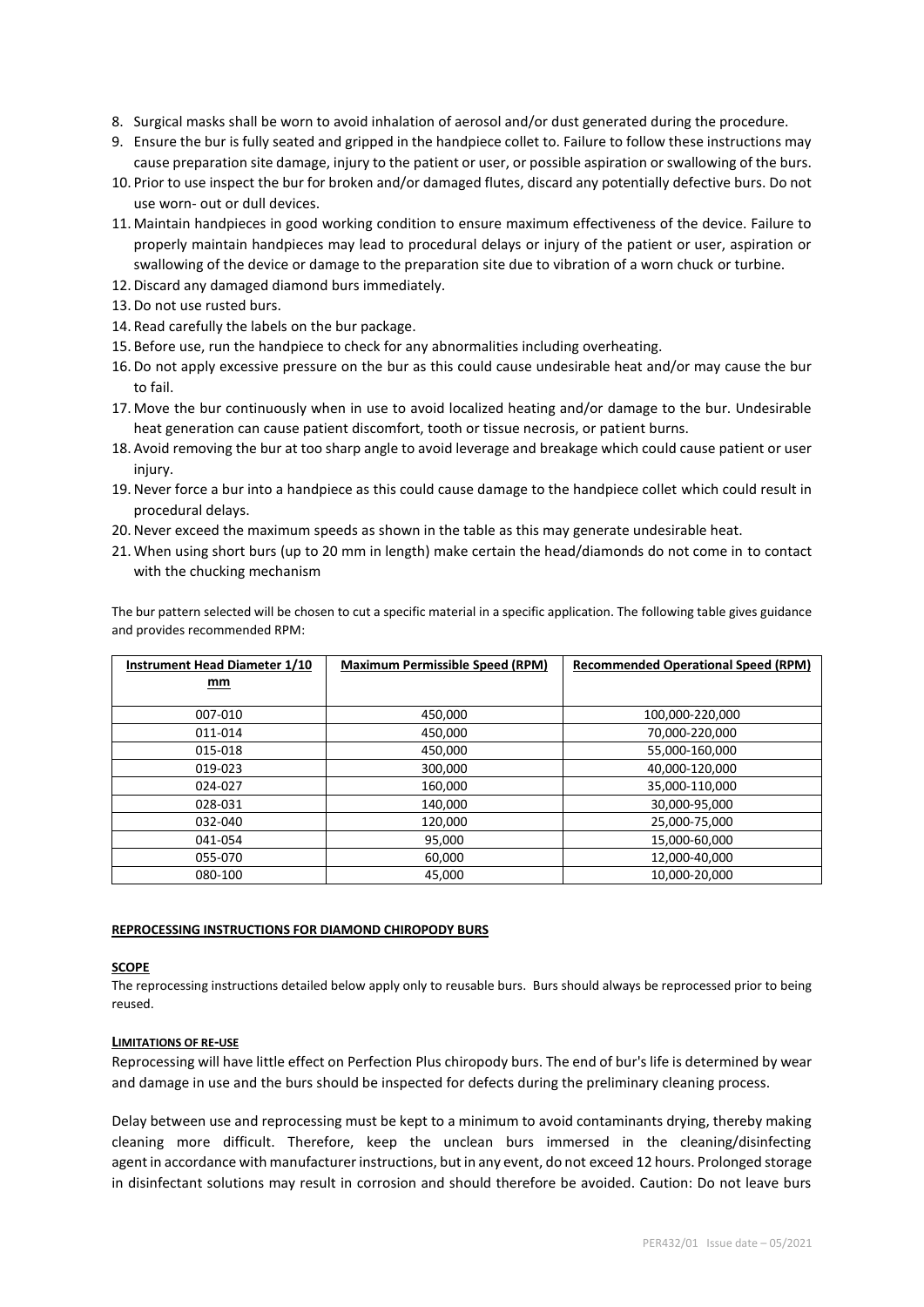immersed in disinfectants that have a fixative action (such as aldehyde-based products) unless the burs have been thoroughly cleaned first.

## **WARNINGS**

Used burs should be considered as being contaminated and appropriate handling precautions should be taken during reprocessing. Gloves, eye protection and a mask should be worn. Other measures may be required if there are specific infection or cross-contamination risks from the patient. Used burs are also considered as biohazard and need to be discarded as bio-hazard waste unless reprocessing procedures has been done according the instructions.

## **PREPARATION FOR CLEANING**

There are no special requirements unless local infection controls require the use of a disinfectant immediately after use, in which case the selected disinfectant must be validated by the user for cleaning chiropody burs and the manufacturer's instructions followed.

Pre -clean under running water with a brush directly after use.

## **Manual cleaning, drying and Inspection procedure**

- 1. Rinse burs under tunning cold water and, keeping them immersed, brush thoroughly away from the body using a neutral cleaning of a cleaning/disinfecting agent labelled for use in chiropody burs or similar types of reusable medical instruments, following the agent manufacturer's instructions.
- 2. Care should be taken to avoid spreading contaminants by spraying or splashing during the brushing process.
- 3. Wire brushes must be used with caution as brass bristles may result in galvanic corrosion and steel bristles may cause discolouration of stainless steel.
- 4. After cleaning, inspect the burs with the aid of magnification if necessary to ensure that all contamination has been removed. Repeat the cleaning process if necessary.
- 5. Dry the burs, using towelling or dry eat not exceeding 140°C.
- 6. Inspect the burs with the aid of magnification of necessary and discard any damaged or corroded instruments. Note: surface contamination on the burs must be removed prior to automatic reprocessing.

## **AUTOMATED CLEANING**

## **Pre-Cleaning**

- 1. Prepare a 0.1% neutral/mild pH enzymatic detergent according to the manufacturer's instructions. (In the lowest recommended concentrations).
- 2. Rinse the bur under running tap water for at least 1 min.
- 3. Soak burs immediately into detergent solution for 2 minutes.
- 4. Scrub the burs under running water with soft nylon brush to remove any remaining blood or debris for at least 1 minute.
- 5. Place the burs in a clean cloth to avoid any contact between them during the next cleaning procedure.

## **Automated cleaning procedure**

Place the burs in the washer in a suitable small parts tray or on the load carrier such that al surfaces of the instruments will be cleaned and disinfected.

- 1. Run the automatic wash cycle
- 2. 2 Minutes Prewash at  $30^{\circ}$ C ± 5°C with tap water
- 3. 10 Minutes main wash with natural pH detergent and tap water at 25°C ± 5°C
- 4. 1 Minute rinse with tap water at 30°C
- 5. 10 Minutes distilled water rinse at 30°C
- 6. 20 Minutes air drying phase at high temperature of 100°C

Any cleansing and disinfecting agents used must be compatible with chiropody burs; otherwise accelerated corrosion or other damage may occur. The washer disinfector and the cleaning agent manufacturers' instructions must be followed.

#### **POST AUTOMATED CLEANING PROCEDURE –**

- 1. Remove the instruments at the end of the washer programme.
- 2. Check that the load is dry and, if necessary, dry with medical compressed air.
- 3. Visually inspect the burs for cleanliness. If contamination is still visible, reclean the burs again manually.
- 4. Subsequently, the recleaned burs must be reprocessed again automatically before sterilization.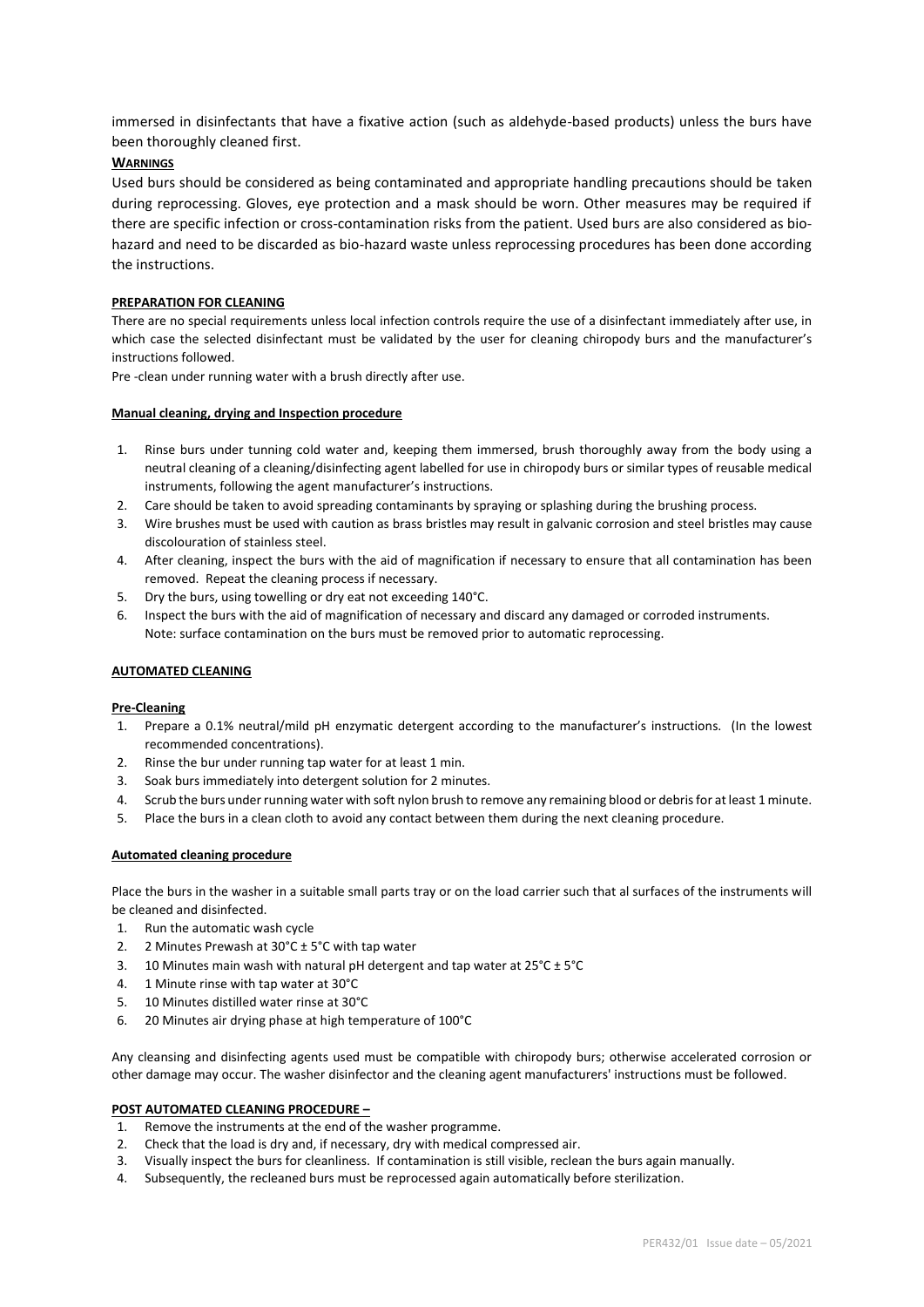- 5. All instruments must be inspected visually for cleanliness, integrity and functionality, if necessary, by using an illuminated magnifying glass.
- 6. All instruments are to be checked for damage and wear. Damaged medical devices may no longer be used and must be sorted out.

#### **STERILIZATION - USING STEAM**

## **SCOPE**

These sterilization instructions applicable to burs initially provided non-sterile and to non-sterile burs that are being reused. No sterilization before first use is required for burs labelled 'Sterile'

Packaging for sterilisation

If using an autoclave with a pre-vacuum cycle, pack the burs in appropriate instrument trays or pouches validated for steam sterilization.

If using an autoclave without a pre-vacuum cycle, the burs should not be packed or wrapped but should be contained in appropriate bur stands with perforated lids

NOTE: Local legislation for sterilization may require that burs are wrapped in pouches for processing in either type of autoclave.

#### **Sterilisation**

Follow the autoclave manufacturer's instructions to sterilize the burs. In particular, care must be taken not to exceed the maximum recommended load for the autoclave. Steam sterilization in an autoclave without a pre vacuum cycle (gravity displacement type) for a holding time of 3 minutes minimum and six minutes maximum at a temperature of 134 ºC and drying time of 30 Min has been validated.

The holding time is the minimum time for which the minimum temperature is sustained.

- 1. Place the packaged products in the sterilization chamber
- 2. Start the programme

| Cycle duration<br>minutes minimum<br>'Min.) | Cycle duration<br>minutes maximum<br>(Min.) | Cycle temperature<br>(°C) | Drying time<br>(Min.) |
|---------------------------------------------|---------------------------------------------|---------------------------|-----------------------|
|                                             |                                             | 134 ºC                    |                       |

3. Remove the burs at the end of the programme and allow to cool down

4. check the packaging for possible damage and screening effects

5. Faulted packaging must be inspected as being non-sterile. The instruments must be repacked and re-sterilized.

NOTE: Local infection control practice may recommend a different combination of holding time and temperature

#### **Storage**

The burs should be stored in the sterilization container (bur stand or pouch) until required. Containers or pouches must be dried before opening to avoid recontamination of the contents with water. Storage should be in dry, clean conditions and at ambient temperature



#### **VALIDATION OF CLEANING AND STEAM STERILIZATION**

The above detailed processes have been validated as being capable of preparing Perfection Plus' chiropody burs for reuse. It remains the responsibility of the reprocessor to ensure that the reprocessing as actually performed, using the equipment, materials and personnel in the reprocessing facility, achieve the required results. Any deviation from these instructions should be properly evaluated for effectiveness and potential adverse results.

#### **CAUTION**

Should a serious incident in relation to the product occur, it should be reported to the manufacturer and the competent authority.



#### **BATCH CODE**

The batch code is shown as LOT. Please quote this in all correspondence.